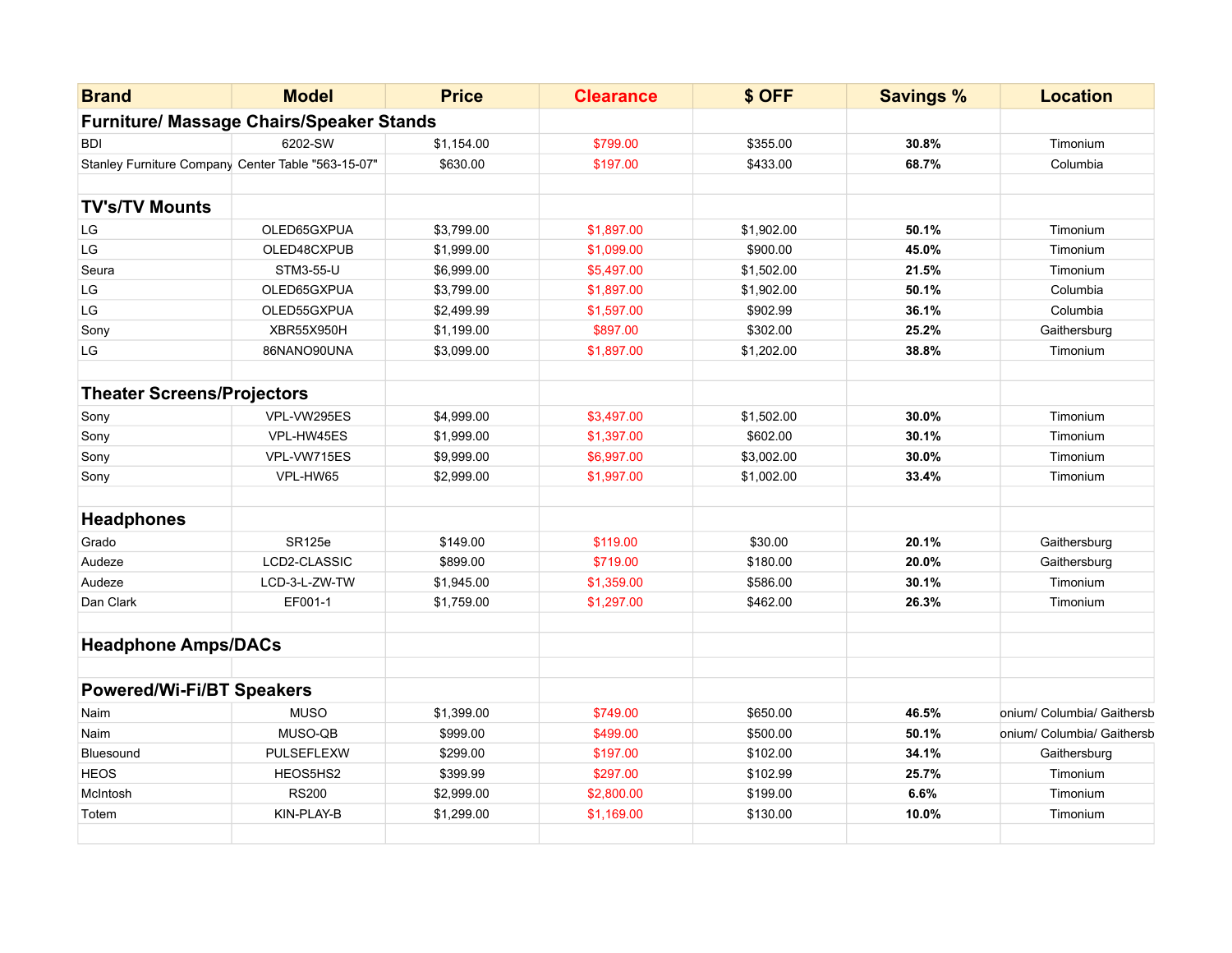| <b>Brand</b>                           | <b>Model</b>                               | <b>Price</b> | <b>Clearance</b> | \$ OFF     | <b>Savings %</b> | <b>Location</b> |
|----------------------------------------|--------------------------------------------|--------------|------------------|------------|------------------|-----------------|
|                                        | <b>HTIAB/Soundbars/Center Channel</b>      |              |                  |            |                  |                 |
| Vandersteen                            | VCC-1 "U1487"                              | \$400.00     | \$197.00         | \$203.00   | 50.8%            | Gaithersburg    |
| Denon (HEOS)                           | <b>HEOSBAR</b>                             | \$899.00     | \$497.00         | \$402.00   | 44.7%            | Timonium        |
| Bowers & Wilkins                       | MATRIX HTM (U1650)                         | \$800.00     | \$300.00         | \$500.00   | 62.5%            | Timonium        |
| Bluesound                              | PULSE2I-B                                  | \$999.00     | \$599.00         | \$400.00   | 40.0%            | Timonium        |
|                                        |                                            |              |                  |            |                  |                 |
| <b>Passive Speakers (Pair Pricing)</b> |                                            |              |                  |            |                  |                 |
| <b>Bowers &amp; Wilkins</b>            | N802D3-R                                   | \$22,000.00  | \$16,797.00      | \$5,203.00 | 23.7%            | Columbia        |
| Golden Ear                             | Aon 3                                      | \$1,099.00   | \$897.00         | \$202.00   | 18.4%            | Timonium        |
| Golden Ear                             | Triton Three+ (U1640)                      | \$2,798.00   | \$1,897.00       | \$901.00   | 32.2%            | Timonium        |
| Klipsch                                | Hersesy IV                                 | \$2,999.99   | \$2,549.99       | \$450.00   | 15.0%            | Columbia        |
| Sonus Faber                            | Amati - Red                                | \$32,500.00  | \$24,997.00      | \$7,503.00 | 23.1%            | Columbia        |
| Klipsch                                | RP-280FA-EB                                | \$2,099.00   | \$997.00         | \$1,102.00 | 52.5%            | Timonium        |
| Klipsch                                | <b>RB-41 II</b>                            | \$399.00     | \$197.00         | \$202.00   | 50.6%            | Timonium        |
| Totem                                  | STTAF-B (U1647)                            | \$2,099.00   | \$997.00         | \$1,102.00 | 52.5%            | Timonium        |
|                                        |                                            |              |                  |            |                  |                 |
| <b>Streaming Amps/Streamers</b>        |                                            |              |                  |            |                  |                 |
| Bluesound                              | POWERNODE2B                                | \$799.00     | \$639.00         | \$160.00   | 20.0%            | Timonium        |
| <b>NAD</b>                             | C388 (U1671)-BLU                           | \$2,249.00   | \$2,000.00       | \$249.00   | 11.1%            | Timonium        |
|                                        |                                            |              |                  |            |                  |                 |
| <b>Tuners</b>                          |                                            |              |                  |            |                  |                 |
|                                        |                                            |              |                  |            |                  |                 |
| <b>Pre-Amp/Surround Processors</b>     |                                            |              |                  |            |                  |                 |
| Parasound                              | P <sub>5</sub>                             | \$1,099.00   | \$597.00         | \$502.00   | 45.7%            | Timonium        |
|                                        |                                            |              |                  |            |                  |                 |
|                                        | <b>Integrated Amps/Receivers/Power Amp</b> |              |                  |            |                  |                 |
| <b>MARANTZ</b>                         | NR1711                                     | \$999.00     | \$797.00         | \$202.00   | 20.2%            | Timonium        |
| <b>MARANTZ</b>                         | SR5013                                     | \$999.00     | \$797.00         | \$202.00   | 20.2%            | Timonium        |
| <b>DENON</b>                           | <b>AVR-X6700H</b>                          | \$2,999.00   | \$2,397.00       | \$602.00   | 20.1%            | Timonium        |
| <b>DENON</b>                           | <b>AVR-X8500H</b>                          | \$4,499.00   | \$3,597.00       | \$902.00   | 20.0%            | Timonium        |
| Rotel                                  | RMB1575 (U1669)                            | \$2,799.00   | \$1,499.00       | \$1,300.00 | 46.4%            | Timonium        |
|                                        |                                            |              |                  |            |                  |                 |
| <b>Turntables/Phonostages</b>          |                                            |              |                  |            |                  |                 |
| <b>Thorens</b>                         | <b>TD170</b>                               | \$500.00     | \$389.00         | \$111.00   | 22.2%            | Timonium        |
| Thorens                                | TD190                                      | \$690.00     | \$549.00         | \$141.00   | 20.4%            | Timonium        |